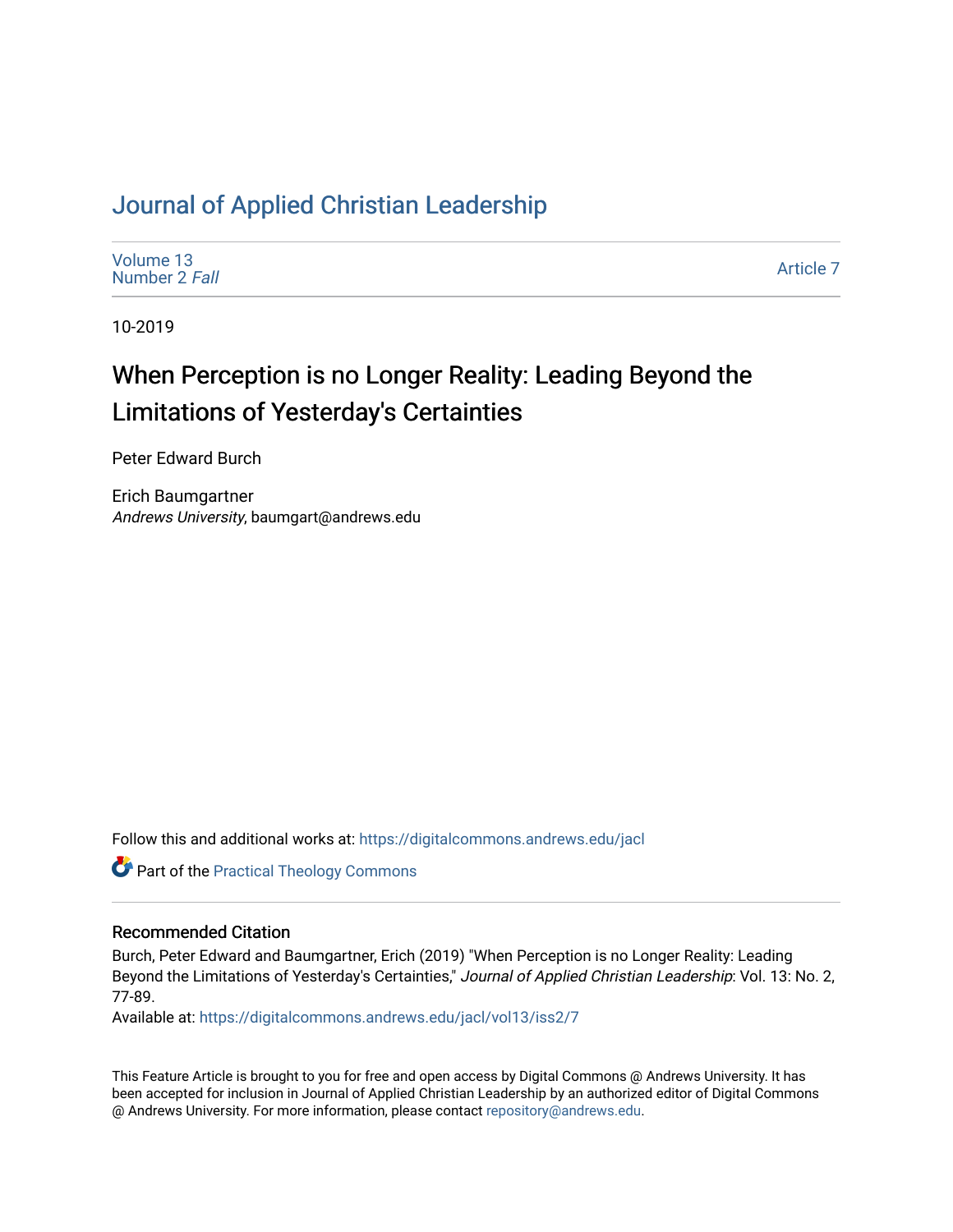## PETER BURCH AND ERICH BAUMGARTNER WHEN PERCEPTION IS NO LONGER REALITY: LEADING BEYONG THE LIMITATIONS OF YESTERDAY'S **CERTAINTIES**

**Abstract:** Much is known about why people in North America do not attend church. Peter Burch, a Baptist minister, decided to find out how these reasons apply to the Pacifica community of California, a suburb of San Francisco; but he took his research one step further. He also wanted to know how church members perceived the reasons for non-attendance in their community. In the process, he was in for a surprise that led him to discover the fundamental attribution error in action. When he grouped the reasons given by non-attenders and compared them with perceptions of church members, he discovered that they were often on opposite sides of the spectrum. This article explores the implications of these findings for church leaders who are discovering that today's missional context needs to lead beyond the conventional wisdom of past solutions.

**Keywords:** *church non-attendance; perception; attribution theory; adaptive leadership*

## **Introduction**

My (Peter's) wife Holly and I arrived at Vista Del Mar Baptist Church (VDMBC) in Pacifica, California, a suburb of San Francisco, just three weeks shy of Easter, 2000. VDMBC was founded in the 1950s in the garage of a tract home. After two decades of consistent growth, the congregation moved into an attractive 200-seat sanctuary in 1976. Regrettably, the next two decades brought consistent decline, and, at the time I arrived as the new pastor, the church had returned to a garagesized congregation. Having no staff to direct or secretary with whom to talk, I set up "office" in the marketplace where the people I hoped would one day attend my church already seemed to hang daily: a local coffee shop. With a cup of coffee in hand and my laptop open, I set about my church work. The top priority of

Rev. Peter Edward Burch, PhD, lives with his wife, Holly, and four children in Rochester, New York. He serves as Director of Development and Director of Project Compassion Missions at The Charles Finney School, a PreK-12 private school. His website is dosomethinggreater.com.

Erich W. Baumgartner, PhD, is the director of the PhD in Leadership Program at Andrews University and editor of the Journal of Applied Christian Leadership.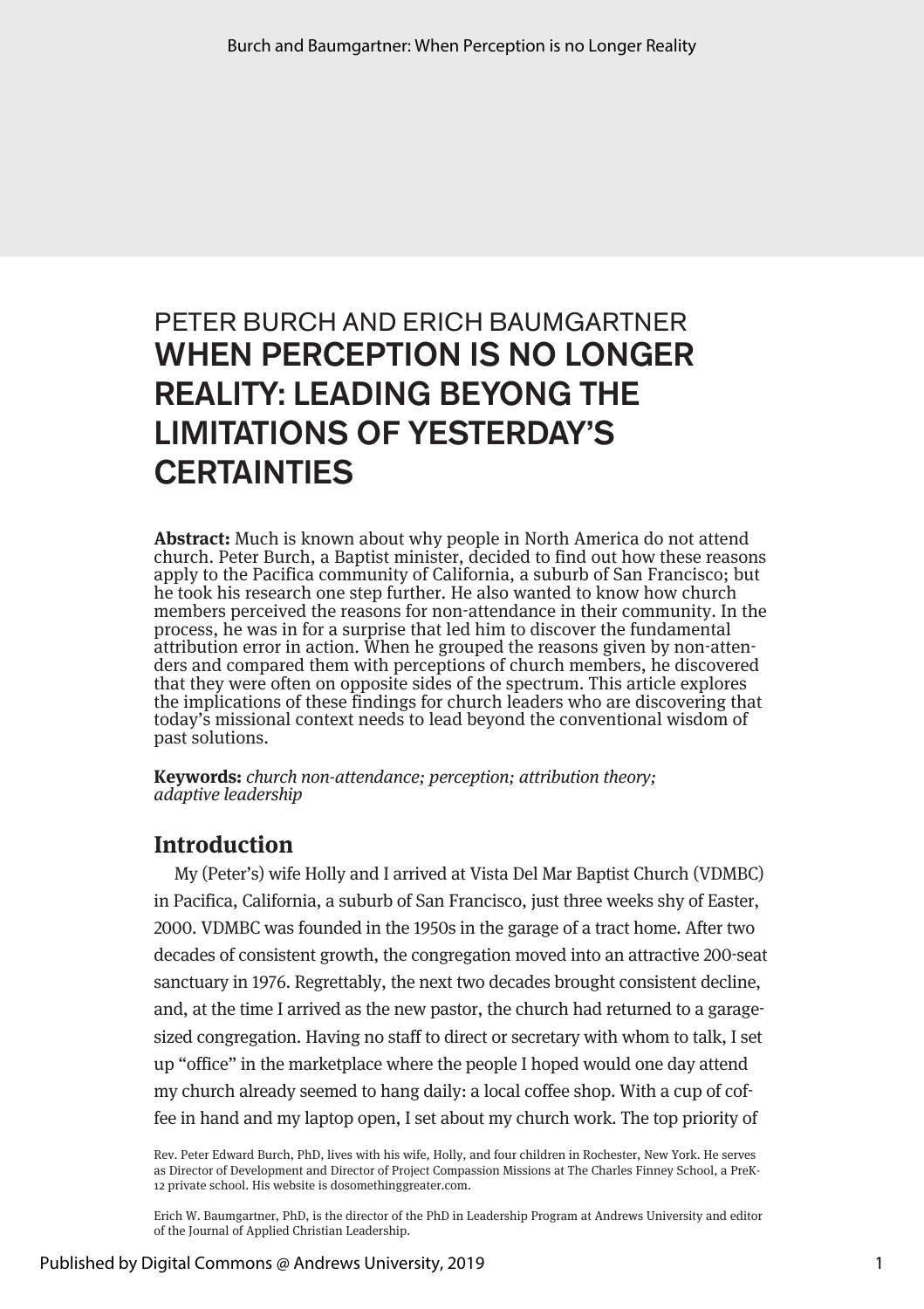my to-do list was meeting the future attenders of VDMBC.

And meet people I did: moms and dads, teens and adults, married and divorced, gays and lesbians, Republicans and Democrats, employed and unemployed, African Americans and Filipinos, Asians and Anglos, church attenders and non-attenders. "Who are you? Are you married? What do you do for a living? How many kids do you have?" These were the types of questions I asked. Eventually, I would get around to asking, "Do you go to church?" Most either did not attend or had not attended for quite some time. I would then follow up with the question, "Why don't you go to church?" This was what I really wanted to understand, and I heard many reasons. Some had moved and never tried to find another church to attend. Empty nesters admitted that they lost contact with the families they used to be connected within church. Others didn't have much good to say about churches or Christians. The reasons they acknowledged were often not in sync with my preconceived notions concerning the reasons for church non-attendance in Pacifica. In fact, their answers sometimes surprised me.

At the time, I was also enrolled in a PhD in Leadership Program at Andrews University; this program emphasizes the role of leaders as researchers. When the time came for me to select a topic for my doctoral dissertation, I turned this quest for answers into my research topic: "What are the *real* reasons for church non-attendance in Pacifica?" I really wanted to know. As I reviewed previous studies, I realized that many had already investigated the reasons for church non attendance in America (e.g., Fichter, 1954; Hale, 1977; Hoge, 1981; Princeton, 1978; Princeton, 1988; Hadaway, 1990; Rainer, 2001). Many of these reasons were most likely applicable to the Pacifica community of California. However, I also remembered the misperceptions that had surfaced in my own conversations with non-attenders in the coffee shop. Since most of us know people who rarely attend church, it would be reasonable to assume that churchgoers have formed certain opinions about why people do not go to church. How accurate were these perceptions? This was a new wrinkle on a well-researched problem with potentially far-reaching implications for church leaders. Thus, I decided to search for the answer.

## *A Decline in Attendance*

How do North Americans perceive the relationship between faith, spiritual growth, and church attendance/non-attendance? A 2014 study conducted by the Barna Group asked American respondents to share ways to grow their faith. They gave different responses, including prayer, relationships with family and friends, reading the Bible, and having children. What was a surprise to the researchers was that attending church did not make it into the top ten list! Many Americans apparently no longer viewed church involvement as a corner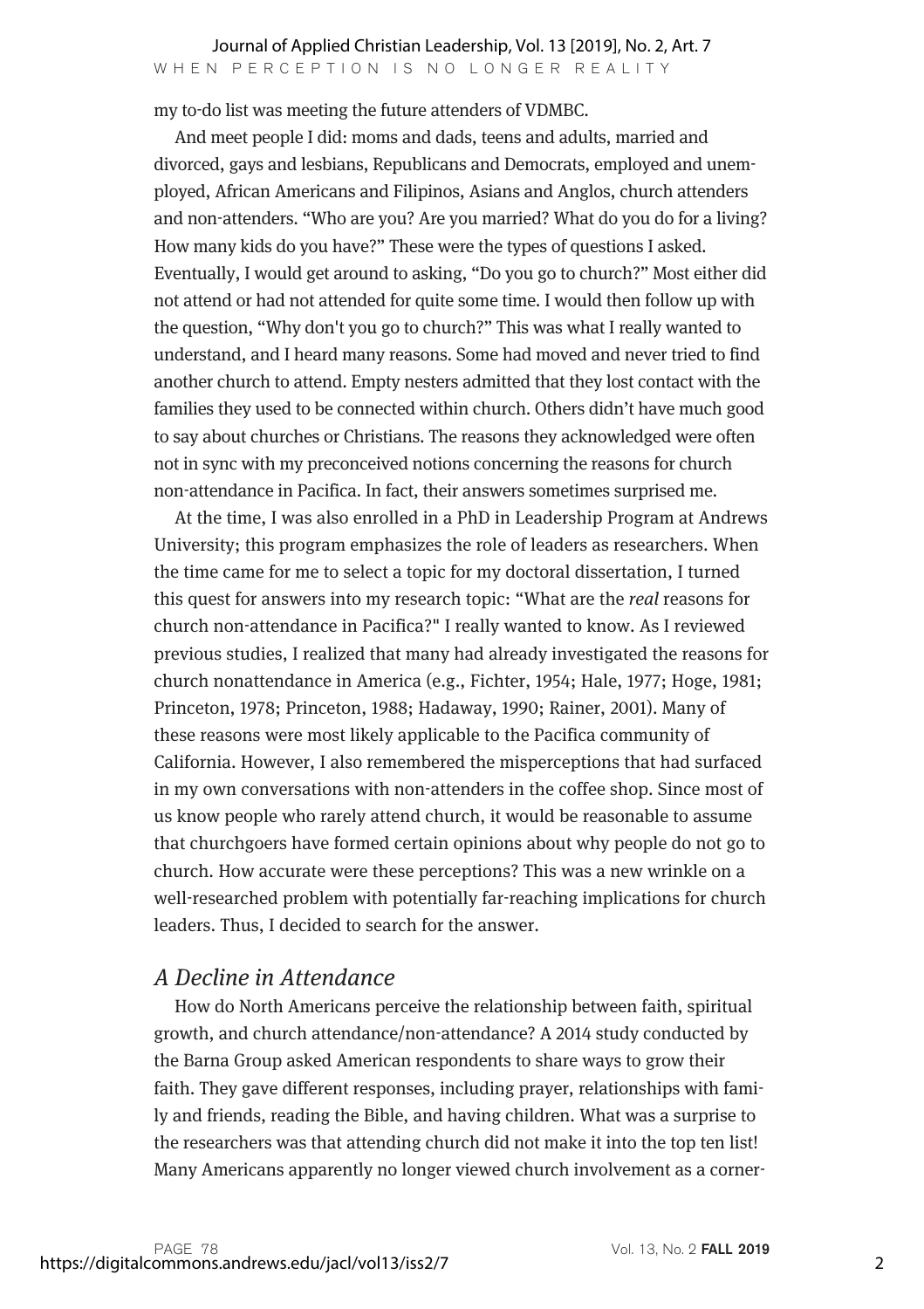stone of their faith as they had only a few decades before (Barna Group, 2014).

The Barna study revealed that Americans appeared to be divided about the importance of attending church. "While half (49%) say [church attendance] is 'somewhat' or 'very' important, the other 51% say it is 'not too' or 'not at all' important. The divide between the religiously active and those resistant to churchgoing impacts American culture, morality, and religion." When the same study asked respondents to share reasons they did not attend church, the top two explanations given by Americans of different denominations and ages were, "I find God elsewhere" (40%) and, "Church is not relevant to me personally" (35%) (Barna Group, 2014).

This trend is especially noticeable among millennials. This was recently pointed out by Brady Sheerer (2017), who notes five reasons millennials are no longer interested in attending church: (1) the church is "fake," (2) the church is exclusive, (3) the church does not care about the community, (4) the church is aggressive and hypercritical, and (5) the church ignores the big issues.

The Barna Group (2015) reported similar findings; their research discovered that the number one reason millennials give for not attending church was their perception that the church was "fake." According to their study, 66% of millennials identify American churchgoers to be hypercritical. No wonder Sheerer (2017) asks, "Who would want to go to a place every week where you feel like all the people are two-faced?"

How does church non-attendance of millennials compare with Americans as a whole? According to the Barna Group in 2004, 44% of millennials reported that they had not attended the church in the last six months, while the national average was 34%. In 2007, that number appeared consistent for millennials; 44% of millennials again reported that they had not attended the church in the last six months, while the national average dropped to 31%. In 2010, the number of millennials reporting that they had not attended the church in the last six months shrank to 36%, while 28% of the general public reported the same. However, that trend reversed in 2013, when over half (52%) of millennials reported that they had not attended the church in the last six months, compared to the national average of 47%. What were their reasons for not attending? The top three reasons cited by millennials were that the church was not personally relevant (35%), they believed that they could find God elsewhere (30%), and they believed that they could teach themselves what they needed to know (17%) (Barna Group, 2013).

The idea that church attendance is irrelevant surfaces again and again. Julia Duin, a religious editor for the *Washington Tim*es and author of the book *Quitting Church: Why the Faithful are Fleeing and What to Do About It,* writes about what she learned from interviewing people who have stopped attending church. Some, she notes, are simply bored with attending; they believe that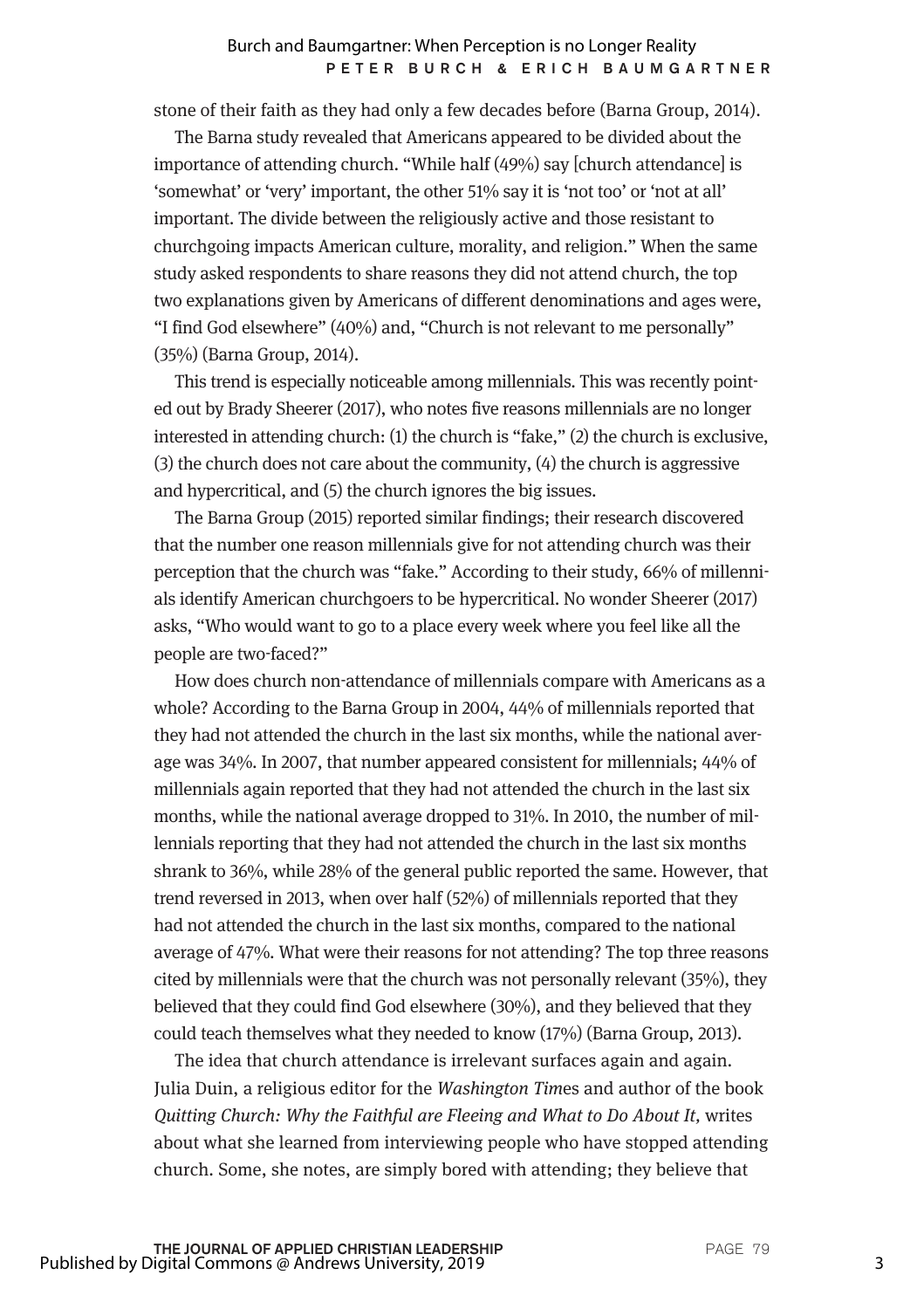the church has become irrelevant. Others described the church as being out of touch with the reality of their lives. Many commented that the messages preached in church have little to do with their daily lives (Duin, 2009).

The reasons for non-attendance are quite well researched. In my dissertation, I have a long appendix that categorically lists all of them (Burch, 2010). However, I wanted to go deeper. What was missing from these studies was data about the reasons churchgoers attributed to non-attenders. Since I had experienced the inaccuracy of my own perceptions, I wondered how close the reasons non-attenders give ("acknowledged reasons") for their non-attendance are to the reasons churchgoers attribute to non-attenders ("perceived reasons"). In the process of finding answers to this question, I came upon a big surprise.

## *How Perceptions Become Attribution Errors*

To answer this question, I turned to attribution theory, "one of the most popular conceptual frameworks in social psychology" (Hewstone, 1983, p. ix). Fritz Heider is widely considered "the founding father of attribution theory" (Weiner, 1980, p. xv). In his groundbreaking book, *The Psychology of Interpersonal Relations*, Heider (1958) describes the core of attribution theory, "In everyday life, we form ideas about other people and about social situations. We interpret other people's actions and we predict what they will do under certain circumstances" (p. 5). This is also true for people who attend church: they, like all people, have ideas about people who do not attend church. They are attributors.

Attenders form ideas about non-attenders and generate perceptions as to the reasons why they do not attend church. A well-established tenet of attribution theory is that attribution making is often not completely accurate (Harvey, Weary, & Stanley, 1985, p. 3), sometimes generating "a web of erroneous myths and proverbs" (Hewstone, 1983, p. 4). Previous researchers have drawn attention to inaccurate attribution-making by church attenders. Referring to the reasons so many church attenders became non-attenders between 1960 and 1990, Hadaway (1990) reported that "misinformation abounds" and "myths" persist (p. 120). Rainer (2001) conducted research aimed, in part, at "shattering myths about the unchurched" (p. 33). The pervasive tendency of attributors to overestimate the importance of personal factors relative to environmental factors has been called the "fundamental attribution error" (Weary, Stanley, & Harvey, 1989, p. 30).

## *Comparing the Reasons Given with Reasons Attributed*

How do the real (acknowledged) reasons given by non-attenders compare with the attributions (perceptions) of churchgoers? The two groups and the factors researched in this study can be envisioned as follows (Figure 1).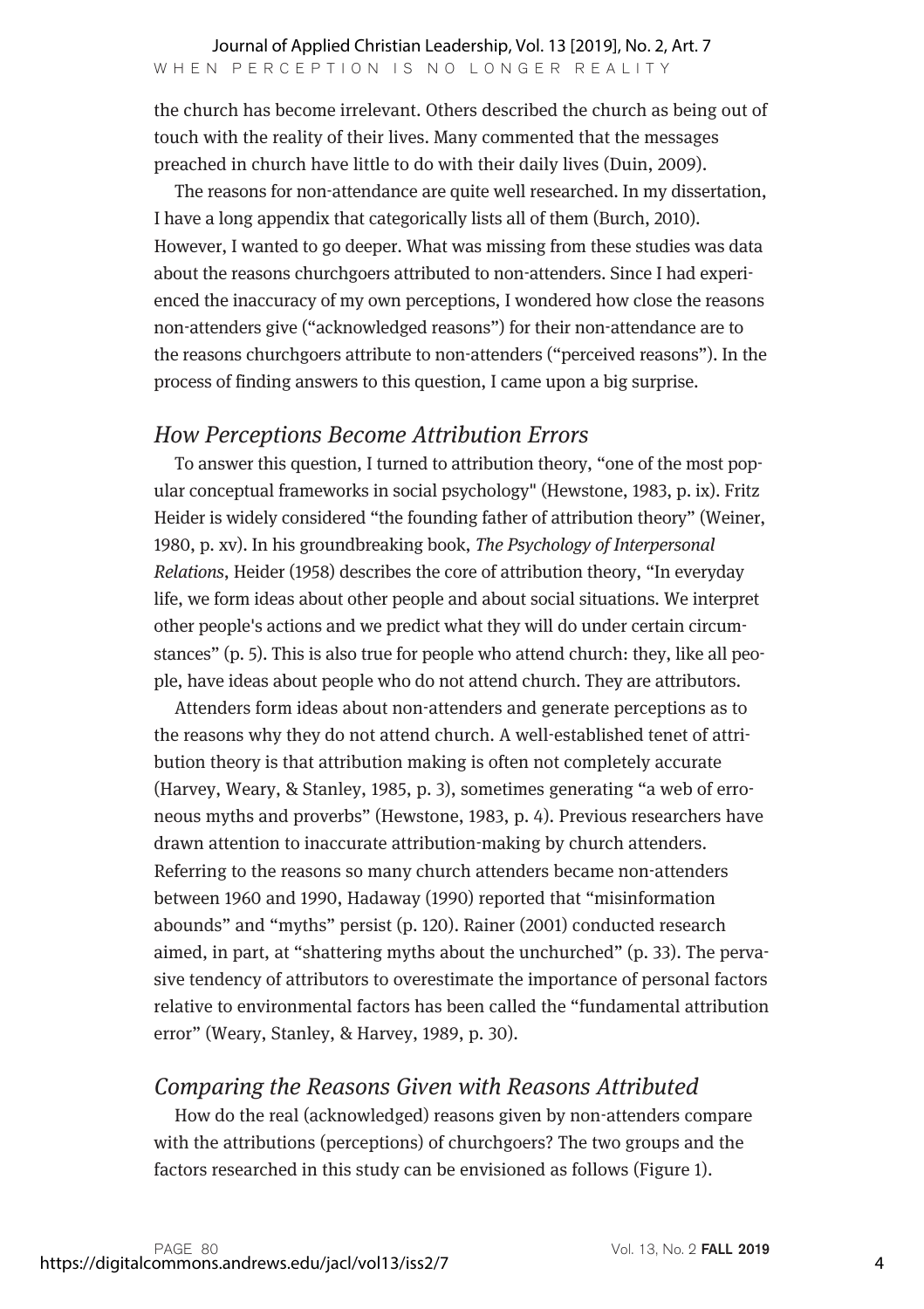| Non-attenders v. Attenders |                      |                                                                                             |  |  |  |
|----------------------------|----------------------|---------------------------------------------------------------------------------------------|--|--|--|
| Non-attenders              | Acknowledged reasons | Actual reasons given by people not<br>going to church regularly.                            |  |  |  |
| <b>Attenders</b>           | Perceived reasons    | Reasons assumed by churchgoers to<br>be the reason why non-attenders<br>don't go to church. |  |  |  |

Figure 1

To discover the actual (*acknowledged*) and the assumed (*perceived*) reasons for church non-attendance in Pacifica, a convenience sample of 1,160 adult residents of Pacifica (632 attenders and 528 non-attenders) was selected. Data were collected using two self-administered questionnaires, one for attenders,<sup>1</sup> and one for non-attenders.<sup>2</sup> Data from attenders were collected in cooperation with the leadership of local churches. Data from non-attenders were collected at various locations in Pacifica, including the local supermarket.

Fifty-five specific reasons for non-attendance were gathered from the literature and given to non-attenders and attenders. Attenders were asked to rate these reasons using a five-point Likert scale from 1 (*Strongly* Disagree) to 5 (*Strongly* Agree) to measure their attitudes towards these 55 reasons for nonattendance. The same 55 specific reasons were also given to non-attenders. The groups were asked to rate the reasons in view of their perception of why people were not attending. This process resulted in two sets of data, one from attenders, one from non-attenders. Factor and reliability analyses and a series of independent sample *t*-tests were conducted to determine and compare the acknowledged and perceived reasons for church non-attendance in Pacifica. In addition, several open-ended questions were included, which permitted respondents to express acknowledged and perceived reasons or their nonattendance in their own words.

## *The Results of the Study*

When the answers of the 632 adult churchgoers were compared with the answers of the 528 non-attenders, it became clear that people attending church may make assumptions about their non-attending neighbors which may not be accurate. The reasons given by attenders are not the reasons nonattenders give. They tend to mirror what researchers have termed the fundamental attribution error.

To unpack the findings of this study, we will first assign the real reasons

<sup>1</sup>Attenders were defined as adult residents of Pacifica, California who attended a weekly Christian church service at least twice per month.

<sup>2</sup>Non-attenders were defined as adult residents of Pacifica, California who had not attended a weekly Christian church service in the past six months.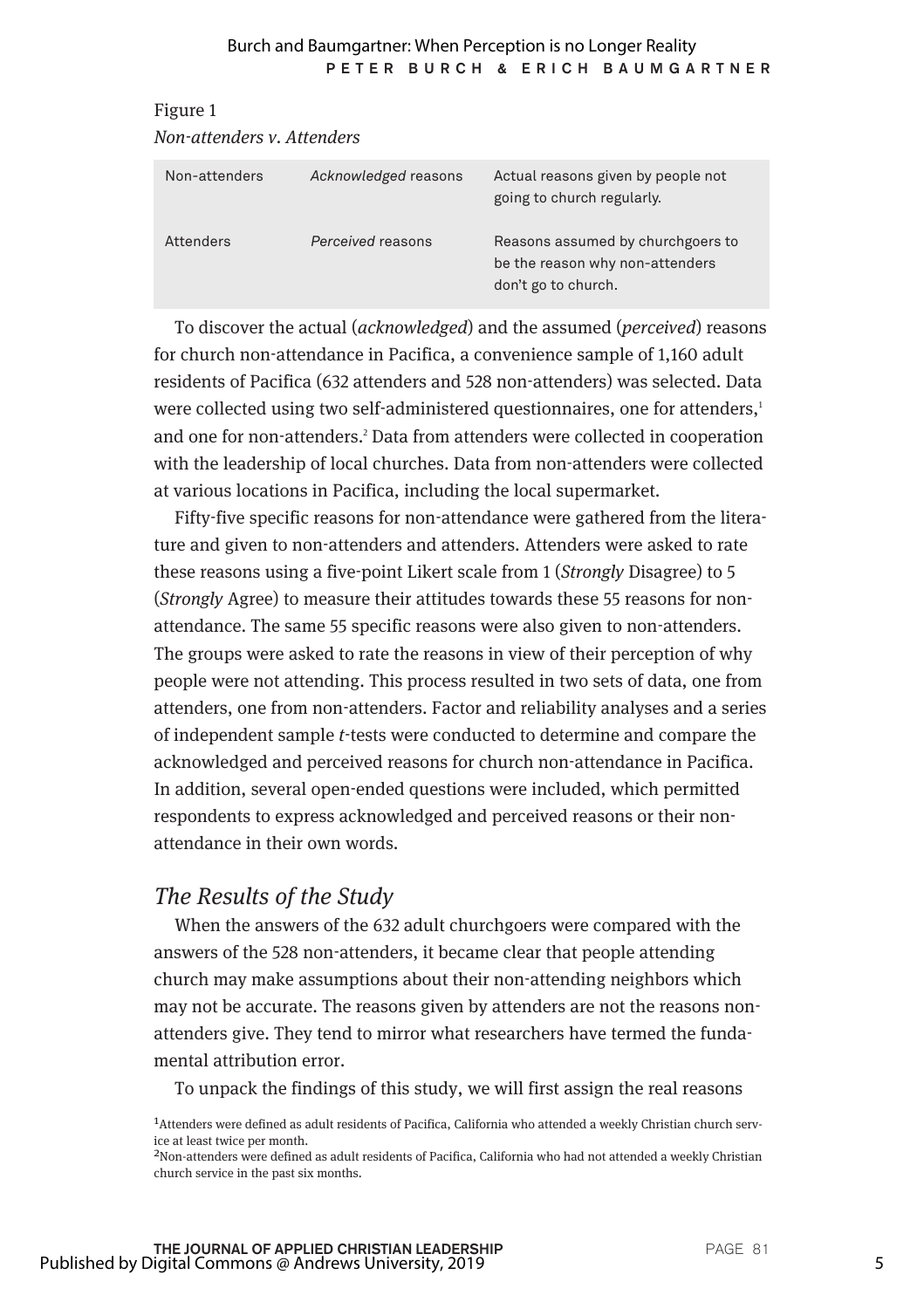given for church non-attendance by the 528 non-attenders to five general categories: (1) church-related, (2) personal decisions, (3) personal priorities, (4) personal preconceptions, and (5) personal disconnects. The five categories are briefly explained and illustrated below.

**1. Church-related.** Reasons for church non-attendance are clearly directed at the church, and in most cases, are explicitly negative. For example, the church's tone is too authoritarian, or sermons are too focused on hell.

**2. Personal decisions.** Reasons for church non-attendance are rooted in a personal decision based on a life circumstance or previous church interaction. For example, a person may have moved and never started attending church again, or someone stopped attending during a divorce and never returned.

**3. Personal preconceptions.** Reasons for church non-attendance are rooted in a personal preconception that church attendance will be a negative or non-worthwhile experience. For example, they see the church experience as being too boring, or non-attenders fear they would not be able to relate to the people at church.

**4. Personal disconnects.** Reasons for church non-attendance are rooted in a sense of personal disconnect from the church, typically related to spirituality and/or the inability to connect meaningfully with a church service. For example, doubting God's existence or living a lifestyle that is seen as incompatible with participation in a church.

**5. Personal priorities.** Reasons for church non-attendance are rooted in personal priorities other than church attendance, such as sleeping in on Sunday mornings or being too busy to make time for church attendance.

## *Why Church Leaders May Get It Wrong*

The data analysis revealed that churchgoers had a similar problem as I had when I first started to converse with people in the Pacifica coffee shop. They misperceived the real reasons people do not go to church. Here are four specific ways these misperceptions happen.

**Churchgoers Underestimated the Influence of Reasons Related to the Church***.* Church attenders in Pacifica attributed more importance to the four personal factor categories (2–5) than to church-related factors. In fact, they rated church-related reasons (category 1) as least influential for non-attendance in Pacifica. They did not seem to appreciate the importance non-attenders assign to church-related reasons (category 1). Non-attenders, in marked contrast, indicated just the opposite: their church non-attendance was most influenced by issues related to the church (category 1). They wrote in things like: "The church lacks tolerance," "The church is too judgmental," or "The church is out of touch with today's world." Notice the gap in the ranking of the categories by attenders ver-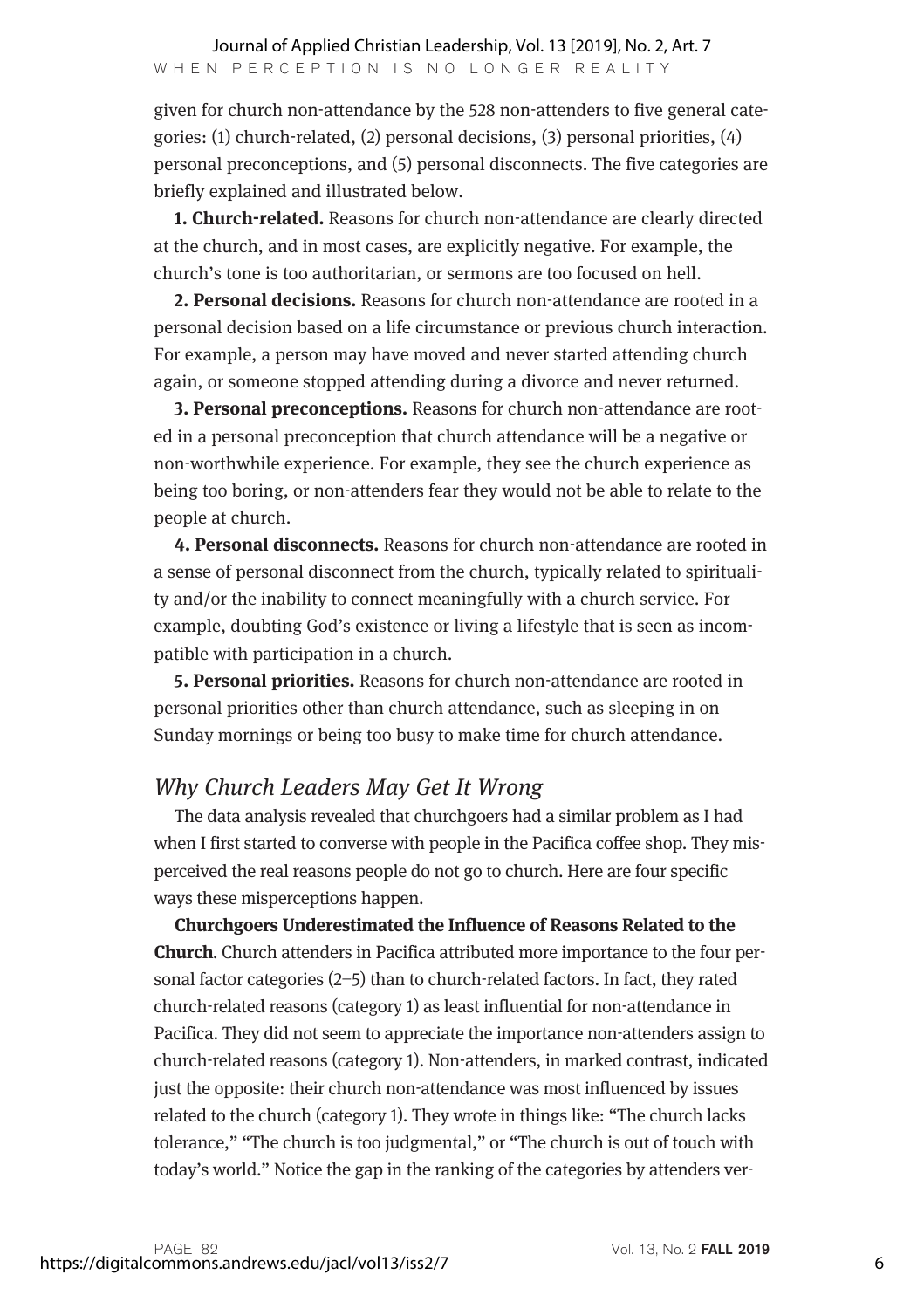sus non-attenders. This discrepancy amounts to a serious example of the fundamental attribution error, the pervasive tendency of attributors to overestimate the importance of personal factors relative to environmental, in this case, churchrelated, influences (Weary, Stanley, & Harvey, 1989, p. 30). Table 1 captures the difference in ranking between the two groups of respondents.

#### Table 1

*A Lack of Understanding of the Importance of Church-related Issues*

| <b>Non-attenders</b>           | M    | <b>Attenders</b>               | M    |
|--------------------------------|------|--------------------------------|------|
| <b>Church-related Issues</b>   | 2.97 | <b>Personal Priorities</b>     | 3.63 |
| <b>Personal Preconceptions</b> | 2.92 | <b>Personal Preconceptions</b> | 3.26 |
| Personal Disconnects           | 2.89 | <b>Personal Decisions</b>      | 3.14 |
| <b>Personal Priorities</b>     | 2.58 | <b>Personal Disconnects</b>    | 3.10 |
| <b>Personal Decisions</b>      | 2.14 | <b>Church-related Issues</b>   | 2.85 |

 $M =$ Mean Score<sup>3</sup>

**Overemphasis on the Influence of Personal Issues**. Nine of the ten top reasons attenders attributed to non-attendance were personal issues. Only one, "Experienced a serious disappointment with a church leader (or leaders)," was directly attributable to the church (see Table 2). Again, attenders overestimated the importance of personal issues relative to church-related issues and, thus, in all likelihood, committed the fundamental attribution error.

**Misperception of Priority Reasons.** The majority of attenders believed non-attenders would rather do "other things" than attend church on Sunday mornings. Three of their four highest-scoring perceived reasons for nonattendance were as follows: (1) "Too busy to make time for church attendance," (2) "Sleep in on Sunday mornings," and (3) "Involved with other activities on Sunday morning." Attenders considered these reasons highly influential. Non-attenders did not. For example, on the first reason, "Too busy to make time for church attendance," 80% of attenders felt this was a real reason for non-attendance, but only 25% of non-attenders agreed. Non-attenders did not score any of these three reasons among their "Top 10 Real Reasons" for church non-attendance (see Table 2). The top two reasons for church nonattendance, according to a clear majority of non-attenders, were, "Church is not required to be a truly religious person" (71% of non-attenders); and "Have no motivation to go to church" (60% of non-attenders).

<sup>3</sup> Although the mean scores for attenders *(M*=2.97*)* and non-attenders (*M*=2.85) for the church-related issues factor were similar, in this instance the fundamental attribution error was related to *ranking,* not mean score. Nonattenders ranked the church-related issues factor the least influential of five; hence, nonattenders overestimated the importance of personal factors relative to church-related, and, in all likelihood, committed the fundamental attribution error.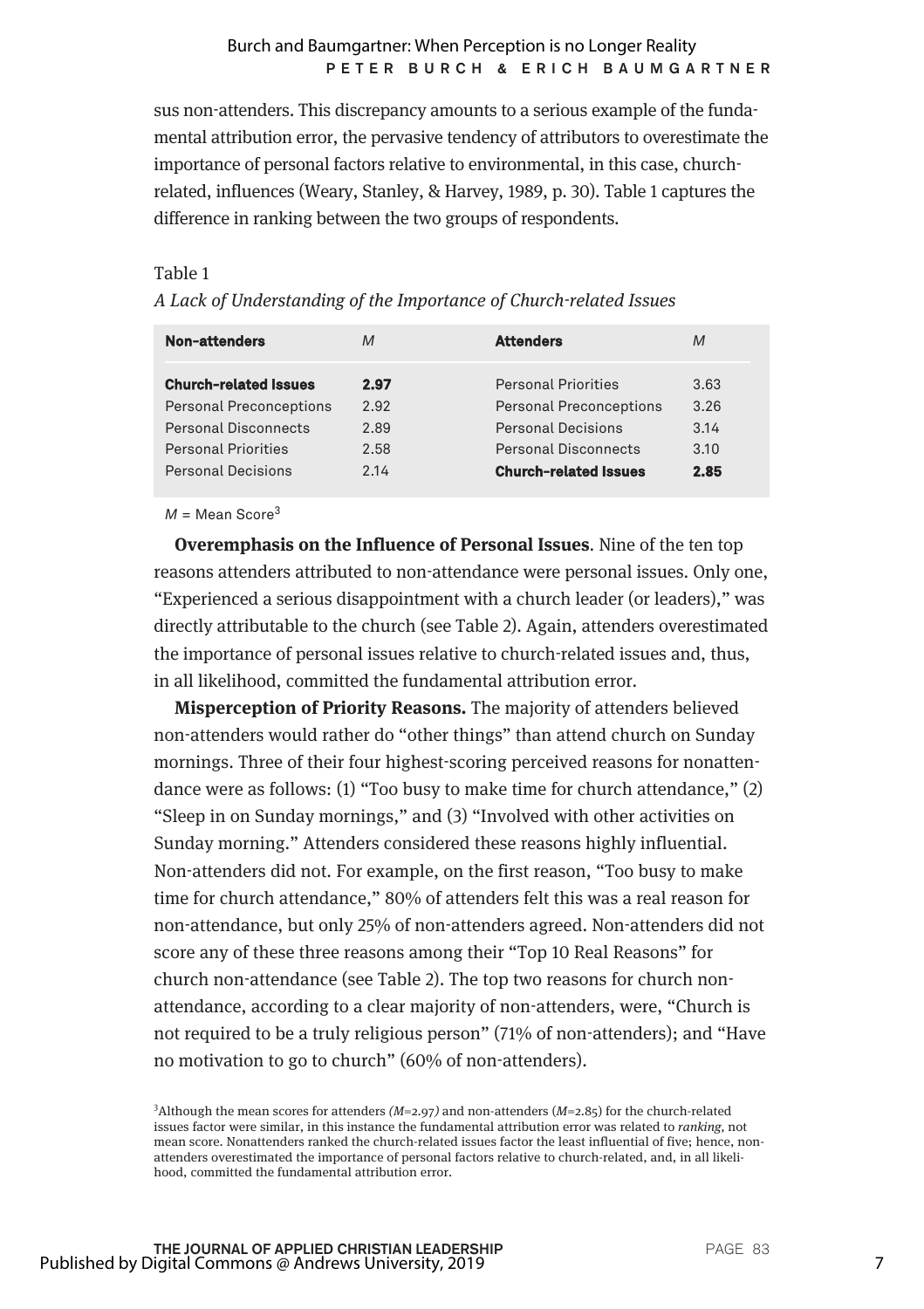#### Journal of Applied Christian Leadership, Vol. 13 [2019], No. 2, Art. 7

WHEN PERCEPTION IS NO LONGER REALITY

#### Table 2

#### *Top 10 Perceived Reasons for Church Non-attendance*

| Top reasons as perceived by attenders                                  | Top reasons as perceived by non-attenders                              |  |
|------------------------------------------------------------------------|------------------------------------------------------------------------|--|
| 1. Have no motivation to go to church                                  | 1. Church attendance is not required to be<br>a truly religious person |  |
| 2. Too busy to make time for church<br>attendance                      | 2. Have no motivation to go to church                                  |  |
| 3. Sleep in on Sunday mornings                                         | 3. Would disagree with the church's views<br>on sexuality              |  |
| 4. Involved with other activities on<br>Sunday morning                 | 4. The church lacks tolerance for different<br>beliefs                 |  |
| 5. Parents didn't encourage church<br>attendance                       | 5. The church's tone is too authoritarian                              |  |
| 6. Started making my own decisions<br>and decided not to attend church | 6. The church is out of touch with today's<br>world                    |  |
| 7. Experienced a serious disappoint-<br>ment with a church leader      | 7. Started making my own decisions and<br>decided not to attend church |  |
| 8. Would disagree with the church's<br>views on sexuality              | 8. A desire to arrive at religious beliefs<br>apart from church        |  |
| 9. Lifestyle is incompatible with<br>participation in a church         | 9. The church is filled with hypocrites                                |  |
| 10. Spouse (or significant other) does<br>not attend                   | 10. Would not connect meaningfully with<br>a church service            |  |

**The Great Disconnect.** When the 55 rating responses of the two groups were compared on a reason-by-reason basis, there was a significant difference between attenders and non-attenders in 45 of the 55 cases. In 82% of the comparisons, attenders significantly misperceived the real reasons for church non-attendance as acknowledged by non-attenders. The difference became even more pronounced when we analyzed the write-in responses that allowed attenders and non-attenders to express perceived or acknowledged reasons in their own words. Many of the respondents took advantage of this option, resulting in 799 handwritten responses (404 from attenders, 395 from nonattenders). When we analyzed the responses, we noted that attenders were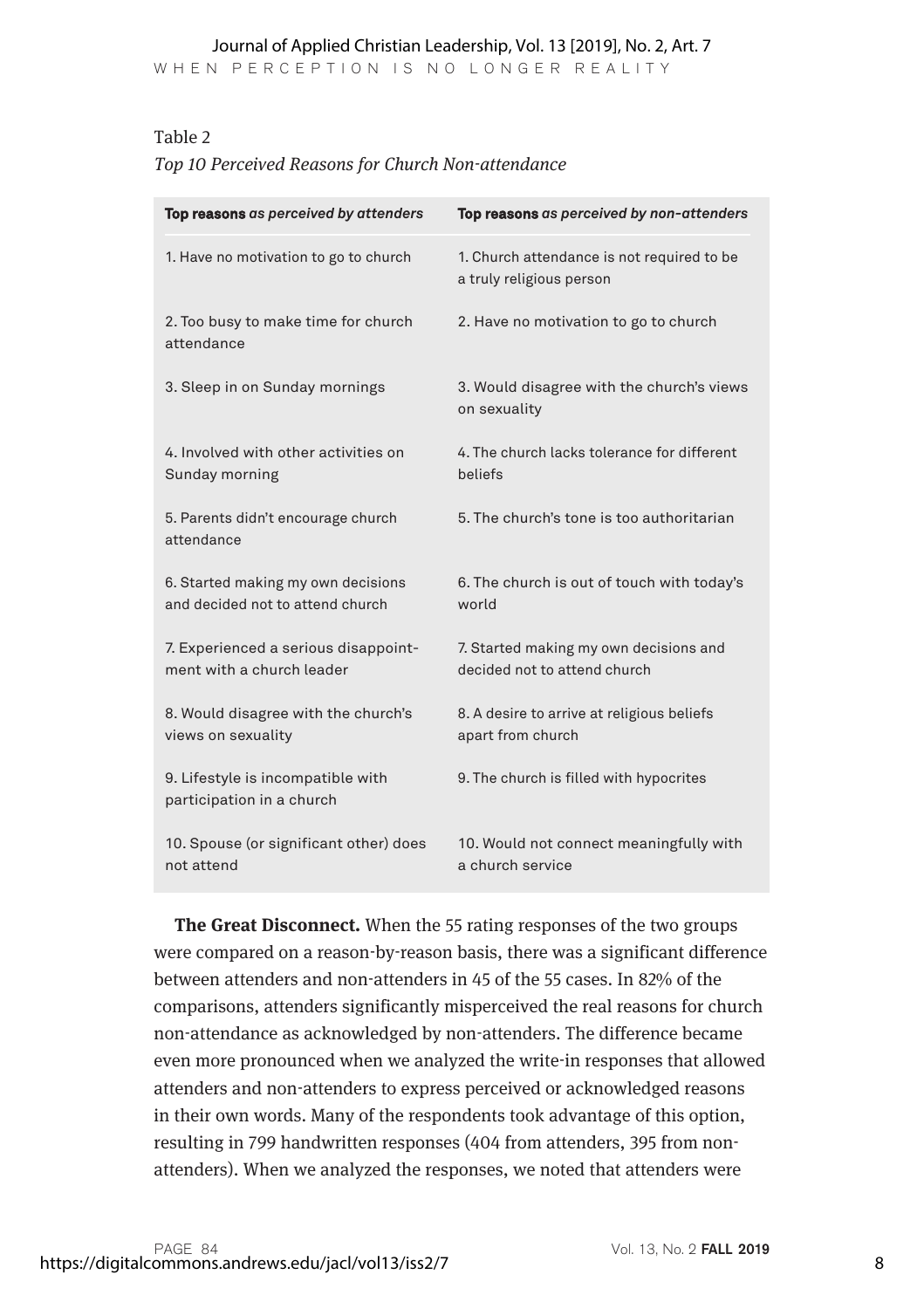five times more likely than non-attenders (97 attenders versus 19 non-attenders) to cite personal issues, and often disparaging ones such as being lazy, apathy, fear, and selfishness (see Table 3). Even these qualitative data seem to confirm that churchgoers tend to misattribute non-attendance to personal issues, thus possibly engaging in the fundamental attribution error, the pervasive tendency of attributors to overestimate the importance of personal factors.

#### Table 3

| <b>Perceived Reasons</b><br>(expressed by attenders)                                                                                                 | #                                                 | <b>Real Reasons</b><br>(acknowledged by non-attenders)  | #                             |
|------------------------------------------------------------------------------------------------------------------------------------------------------|---------------------------------------------------|---------------------------------------------------------|-------------------------------|
| Lazy<br>Apathetic (indifferent)<br>Afraid<br>Materialistic<br>Independent<br>Uncommitted<br>Selfish<br>Guity (unworthy)<br>Obligated<br><b>Tired</b> | 25<br>23<br>14<br>9<br>7<br>6<br>6<br>3<br>1<br>1 | Disinterested<br>Lazy<br>Uncommitted<br>Shy<br>Confused | 6<br>5<br>3<br>$\overline{2}$ |
| Uncomfortable<br>Not at Peace<br>Total                                                                                                               | 1<br>1<br>97                                      | Total                                                   | 19                            |

*Freely stated Reasons for Church Non-attendance*

#### *A Vital Lesson for Church Leaders*

Misperceiving the real reasons for church non-attendance demonstrates misguided thinking and blocks the learning necessary to avoid misguided reactions and solutions. According to attribution theory, "people, by and large, behave according to their perceptions" (Harvey et al., 1985, p. 3). Kelley (1972) writes, the process of attribution "undoubtedly effects [the attributor's] subsequent behavior in the interaction and his attitudes towards the other person" (p. 1). If the perception is that non-attenders are essentially spiritually lazy and apathetic, how inspired will attenders be to reach out to their nonattending neighbors?

Overcoming the fundamental attribution error calls for a new type of leadership. Church growth strategies will falter if they are based on misperceptions about the real reasons for church non-attendance. Attendance decline has been a national trend for some time now. As Christianity is losing its grip on the public square, we can no longer assume that we know what is keeping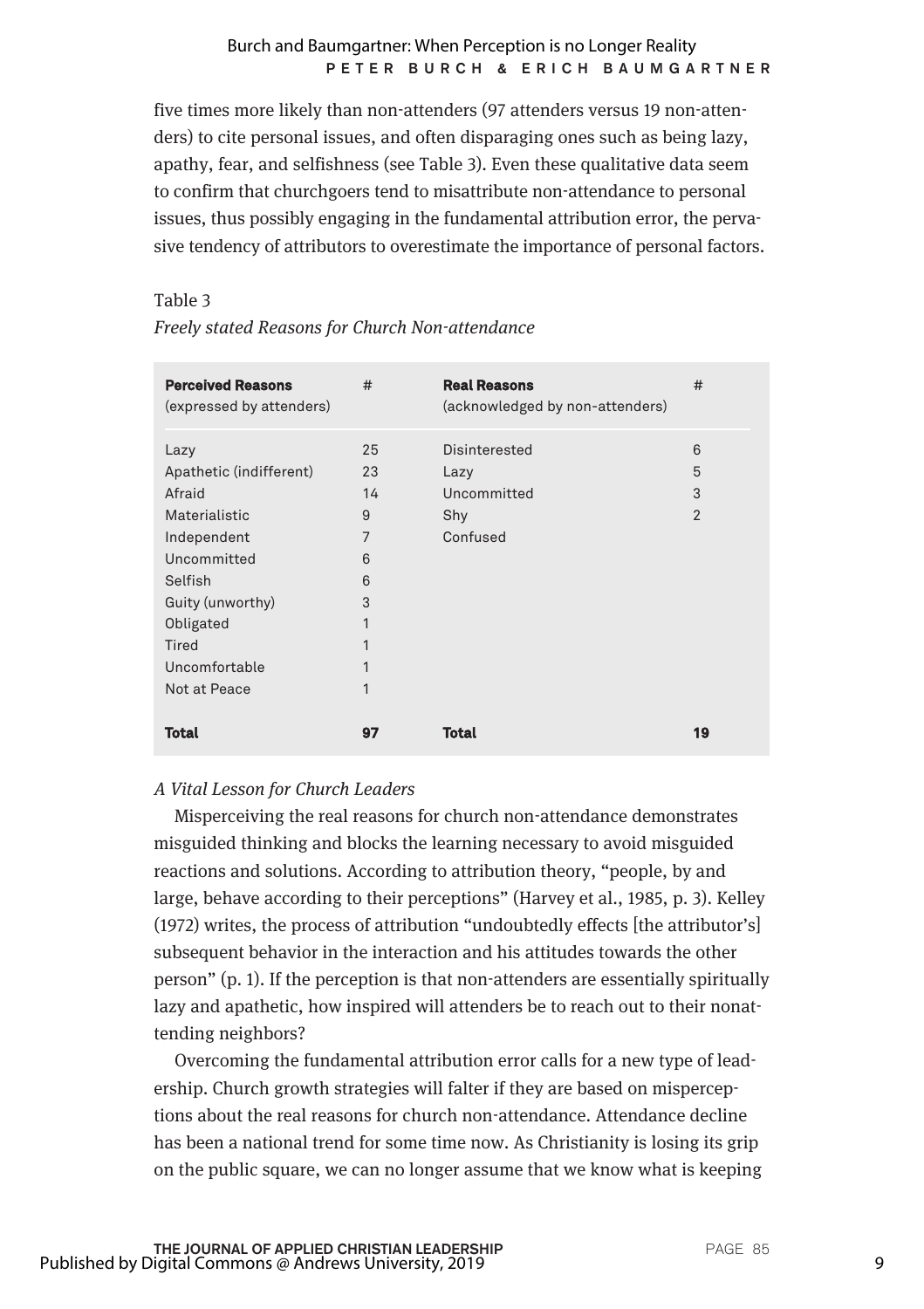people from attending. Even churches still enjoying healthy attendance rates have to face the fact that some of the fixes that used to work no longer work today. If 70% of non-attenders do not even consider church attendance necessary to be spiritual, \$10,000 spent on a flashy direct mailer, inviting every household in the city to a special service, may turn out to be a costly and discouraging mistake. The religious landscape is truly shifting.

In a post-Christendom world in North America, the answers we learned when church attendance was considered the duty of every Christian may not help us much to lead a church that is struggling with attendance today. In fact, the former answers, which often surface in the way we attribute personal failures to non-attenders and as a quick-fix mentality to problem-solving, may actually keep us from truly understanding the situation and designing true solutions. The type of leadership needed in this time of shifting priorities and changing loyalties has been called *adaptive leadership* by Heifetz, Linskey and Grashow (2009). This type of leadership helps organizations face their toughest challenges caused by changing environments and social change in which the old ways of thinking and acting no longer work well.

Adaptive leadership is an iterative process involving three key activities: (1) observing events and patterns around you; (2) interpreting what you are observing (developing multiple hypotheses about what is really going on); and (3) designing interventions based on the observations and interpretations to address the adaptive challenge you have identified. (Heifetz, Linskey and Grashow, 2009, p. 32)

*Observing* involves taking a step back to see what is going on in the situation. It is, by nature, "a highly subjective activity," says Heifetz (p. 32). For me (Peter), it meant meeting the very people that never graced the doorsteps of his church and engaging them in real dialogue. It was this dialogue that helped me overcome my own "knowing," which turned out to be twisted by the fundamental attribution error. For over four decades, such dialogue has been the consistent recommendation of researchers studying the nature of nonattendance in America (Hadaway, 1990, p. 122; Hale, 1977, p. 90; Hoge, 1981, p. 199; Princeton, 1988, p. 4; Rainer, 2001, p. 32). George Hunter, a professor of evangelism at Asbury Theological Seminary, writes, "The ministry of caring, intelligent conversation—especially around their questions and doubts—helps to open more secular people to the possibility of faith than any other single approach I know of" (1996, p. 165).

The goal in this step is to make observing as objective as possible. This can be done in many ways. I used a survey method in mixed-method dissertation research. My study also demonstrates the inherent limitations of some research methods. A questionnaire is a static and impersonal means of com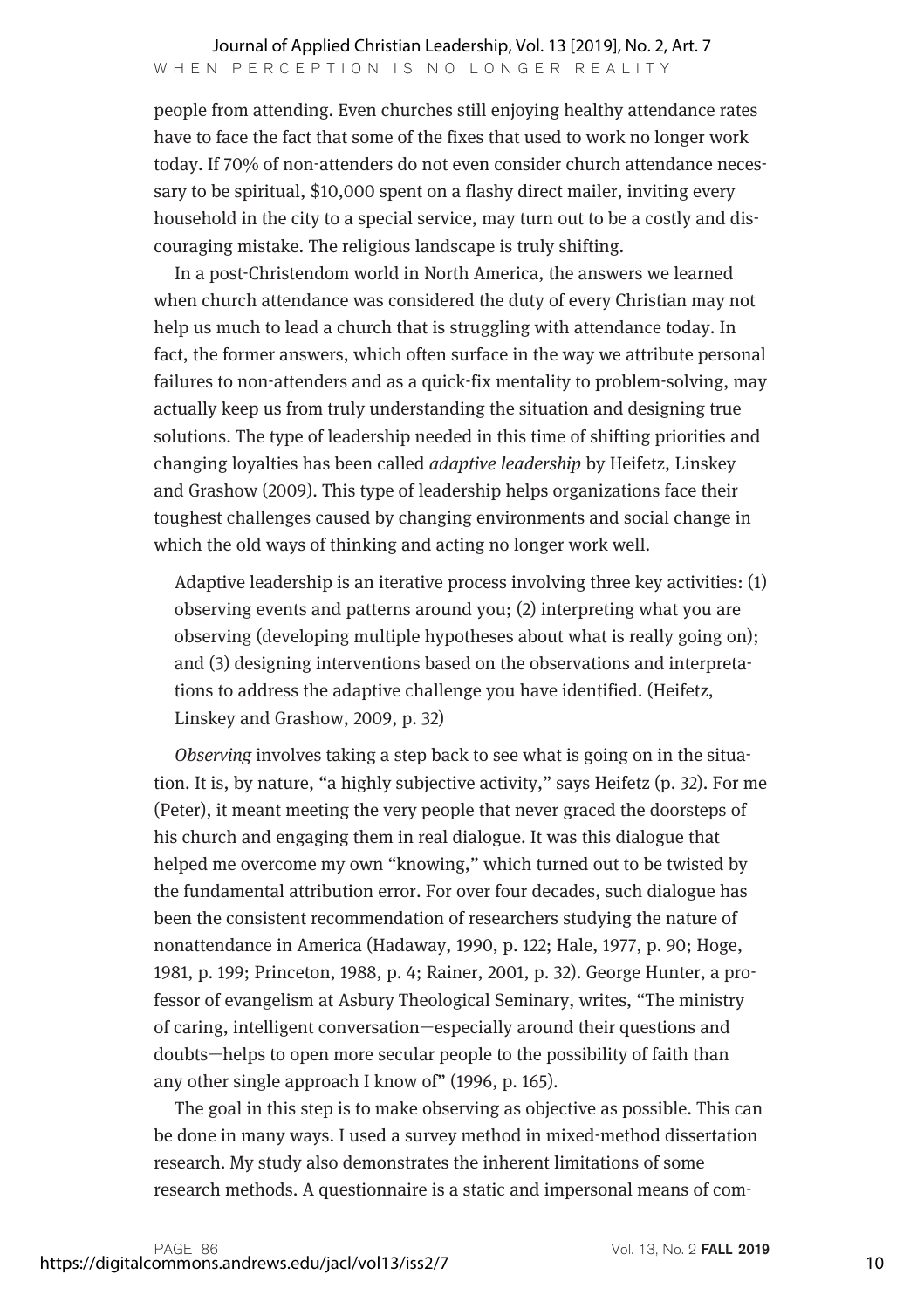munication. What would have happened if the church leadership team would have engaged some of their non-churchgoing neighbors in an intentional conversation?

When Tod Bolsinger, then pastor of the San Clemente Presbyterian Church, discovered that their summer slump in attendance had not gotten better in the fall, he was worried, and so was his leadership team. Here, the focus was not on people who never attended church but rather on people who did not return to church as expected after the summer lows. This church kept track of the weekly attendance and thus could document a concern that led to a discussion in the leadership team. It soon became clear that they really did not know what caused the continued decline, so they decided not to revert to the typical worship attendance booster strategies, but rather ask every elder, deacon and staff person to identify three people they knew well but who had not been in church for a few months. Then they asked them to ask their friends three questions based on an Appreciative Inquiry mindset (cf. Branson, 2004):

1. When were you most excited or felt the sense of deepest connection to our church? What was happening during that time in your life and in the life of our church?

2. What has changed in your life or in the church since then that may have affected your sense of connection or excitement about our church?

3. What is one wish/hope/dream you have for the future of our church? (Bolsinger, 2015, pp. 113–114).

 Notice how their questions framed a real dialogue. It allowed the leadership team to gather informed observations and form their own hypotheses of what was really going on. This second step, *interpretation*, is more challenging than observing and describing what it happening. When we interpret, we may reveal our biases. None of us can avoid making interpretations. It is often an unconscious activity that goes on in our brains, which are wired to make sense of what we see and hear. Meaning is often locked in before we have a chance to ask if our perceptions are actually accurate. The fundamental attribution error is most often not a conscious, but automatic, bias. For this reason, we lay out our observations and venture into interpretation. Heifetz recommends we learn to listen for the "song beneath the words" and to remember that "even with the most careful thought out interpretation will still be no more than a good guess" because "we can never have all the data needed to form a complete picture" (Heifetz, 2009, p. 34).

Engaging in this process of interpreting allows us to look for patterns we may not normally notice. We may question the interpretations themselves. Leaders may have to learn to hold more than one interpretation about an observation open as the group views a problem from several perspectives.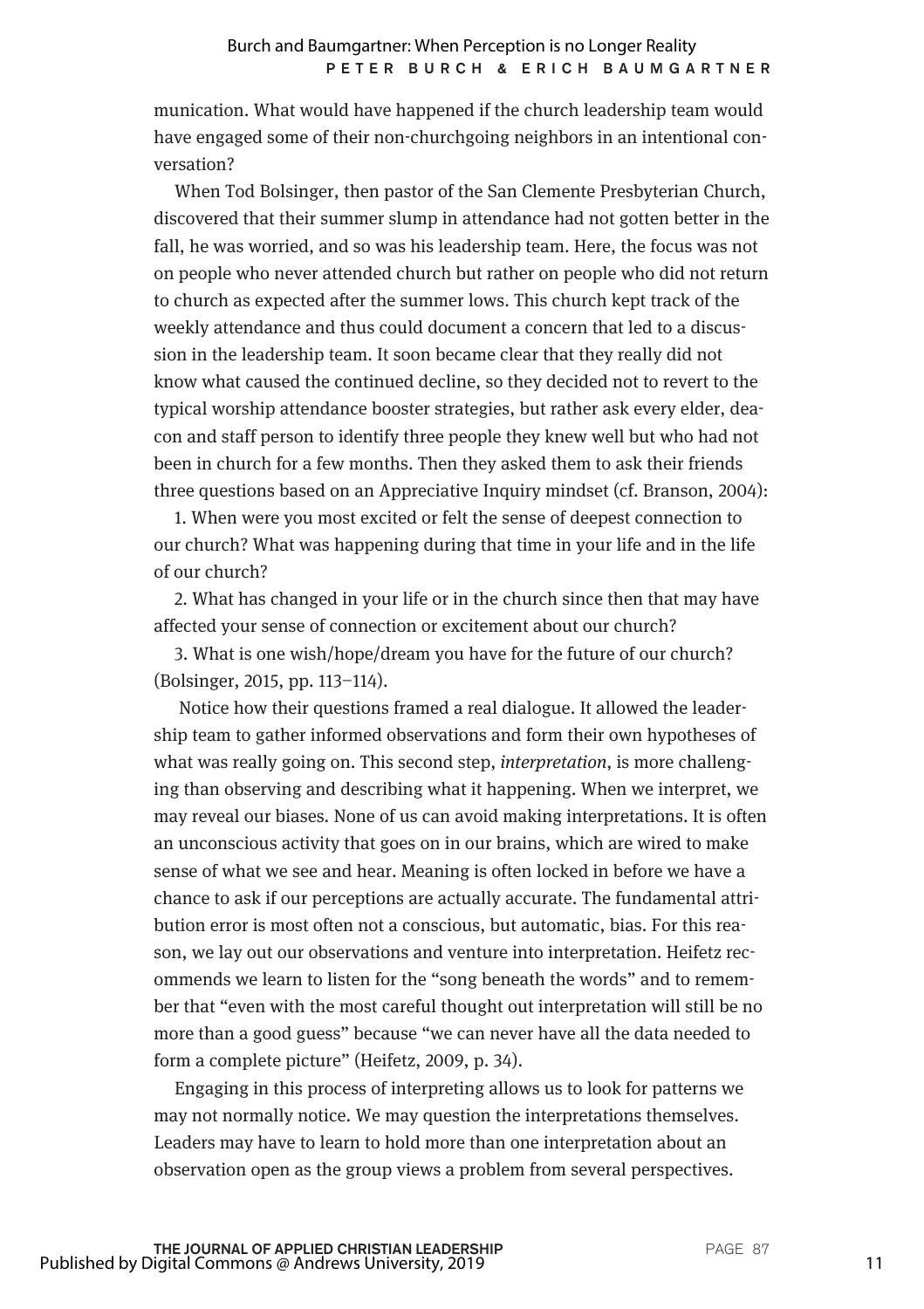Making your interpretation known to others risks disrupting the favored interpretation of others. For this reason, adaptive leaders tentatively make them, watching how close to the mark they come.

When Bolsinger's leadership team brought all their observations together and started sharing their interpretations, they realized their original hunches that led them to focus on how to increase worship attendance had to be corrected in the light of what they had heard from the former attenders. They discovered a need to strengthen the web of connections for people going through life transitions, which turned out to be a much more difficult challenge than just tweaking the worship service to make it more attractive (Bolsinger, 2015, p. 117).

Unfortunately, many church leadership teams never experience the fruitful learning process that allows leaders to gather real data, moving misguided attributions. Once you have laid out a more accurate interpretation of the reality you have observed, the question is, what will you do about it? Now it is time to design an intervention that addresses the problem in line with the purpose of the organization. Many Christian leaders are discovering that leading their organization through change and transition is a necessity that requires its own set of skills.

The Christian church today is called to further the kingdom of God in an environment of unprecedented change. Change is the specialty of our Lord Jesus. Watching Him prepare His disciples to become world changers, through which He could impact the world, is a fascinating lesson in leadership development. Interestingly, Jesus utilized a learning model that helped Him continually challenge the perceptions of His disciples, correct their misattributions and interpretations, and teach them the art of disrupting the status quo. Designing leadership development programs that help leaders be courageous agents of change that are not blinded by their own biases is still one of Christian leadership programs' greatest challenges today. The Andrews Leadership Program has made this quest its core passion.

## **References**

Barna Group. (2013). *Five reasons millennials stay connected to church.* Retrieved from https://www.barna.com/research/5-reasons-millennials-stay-connected-to-church/ Barna Group. (2014). *Americans divided on the importance of church.* Retrieved from

https://www.barna.com/research/americans-divided-on-the-importance-of-church/ Barna Group. (2015). *What millennials want when they visit church.* Retrieved from

https://www.barna.com/research/what-millennials-want-when-they-visit-church/

Burch, P. (2007). *Acknowledged and perceived reasons for non-attendance at Christian churches in the Pacific community, a suburb of San Francisco, California* [PhD Dissertation, Andrews University].

Bolsinger, T. E. (2015). *Canoeing the mountains: Christian leadership in uncharted territory*. Downers Grove, IL: InterVarsity Press.